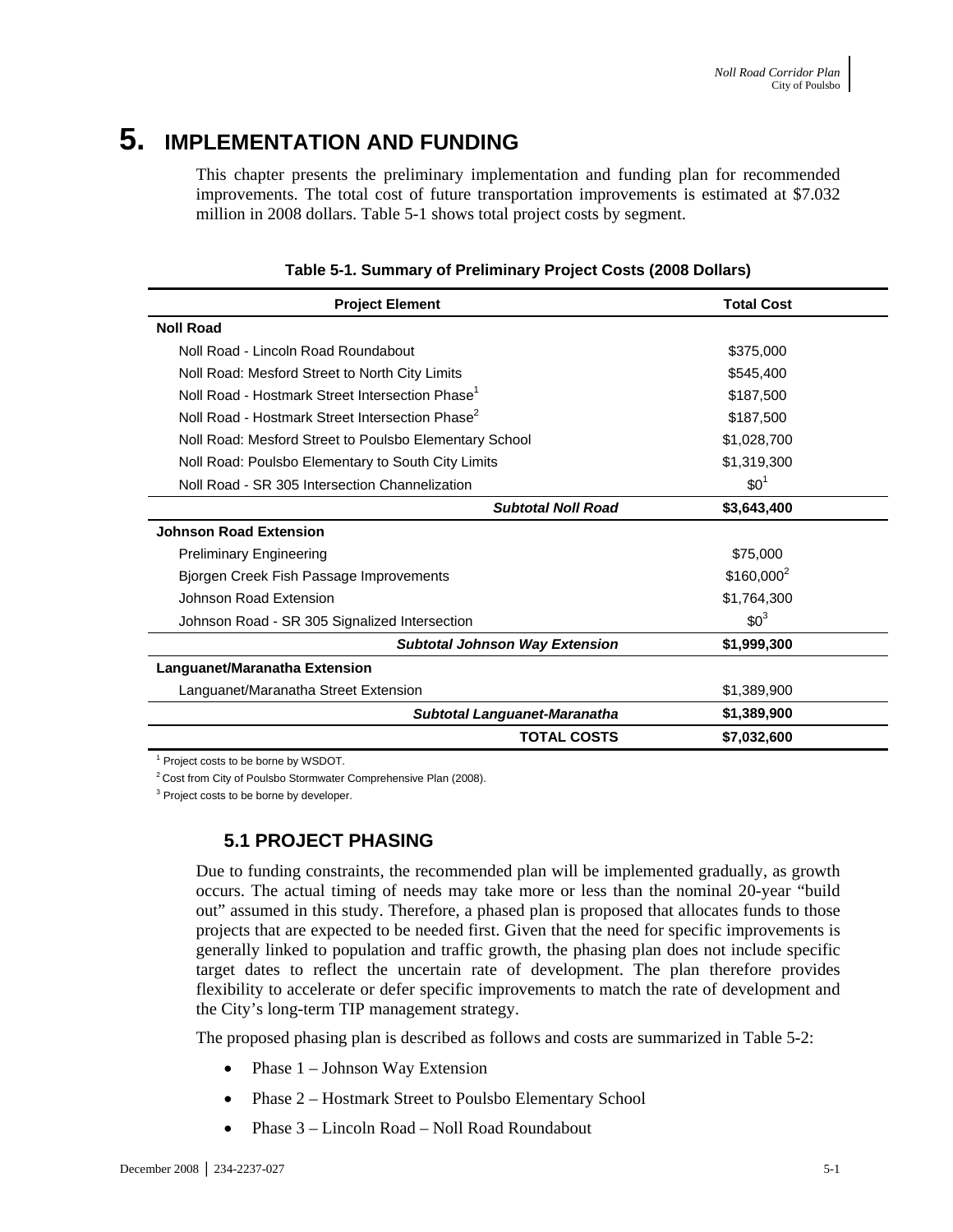- Phase 4 Mesford Street to Hostmark Street
- Phase 5 Mesford Street to north city limits
- Phase  $6$  Poulsbo Elementary School to south city limits
- Phase 7 Languanet Lane and Maranatha Lane extension

The phasing plan will likely be modified over time to match development conditions and funding opportunities.

### **5.1.1 Short Term Implementation Actions**

Short term implementation actions are those actions that are critical to success of the corridor plan, and/or are likely to be necessary to accommodate development within the near term. Two short term implementation actions have been identified:

- Preliminary design of the Johnson Way extension to confirm right-of-way, and
- Preliminary design of improvements to the Noll Road Hostmark Street intersection.

Each of these actions is described in more detail below.

#### **5.1.1.1 Preliminary Design Johnson Way Extension**

The Johnson Way extension is critical to corridor success because it would reduce traffic on the southern unimproved segment of Noll Road, and would provide for a new signalized intersection at Johnson Way. The Johnson Way extension has therefore been identified as the top implementation priority since future traffic will exceed the capacity of lower Noll Road and the SR 305 intersection.

Based on critical areas and topography, it is uncertain that the property where the Johnson Way extension is located would be developed to an extent that construction of the new roadway by a developer would be feasible. To ensure optimal alignment and adequate rightof-way for the future extension, it is recommended that the City proceed with preliminary engineering to establish alignment, right-of-way needs and costs. Preliminary engineering would also assist in defining potential impact mitigation fees to developers within the benefit area. This preliminary engineering would include critical area assessments, survey, preliminary plan and profile and identification of stormwater treatment and detention facilities. Capacity and fish passage improvements to the existing crossing of Bjorgen Creek would also be evaluated. Costs for this preliminary engineering work are estimated at between \$50,000 and \$75,000.

#### **5.1.1.2 Preliminary Design Noll Road - Hostmark Street Intersection**

Improvements to the Noll Road – Hostmark Street intersection are proposed to be conducted in two phases, with Phase 1 consisting of channelization and AWSTC, and Phase 2 consisting of signalization. Intersection improvements would be conducted by both the City (west side of road) and the developer of the plat of Mountain Aire (east side of Mountain Aire). A preliminary engineering plan, prepared by the City, would help to ensure effective integration of the phasing plan, define construction responsibilities, and integrate with the Public Facilities District plan. Preliminary engineering would also assist in defining potential impact mitigation fees to developers within the benefit area. This preliminary engineering would include survey, channelization plan, and preliminary plan and profile. Costs for this preliminary engineering work are estimated at \$15,000.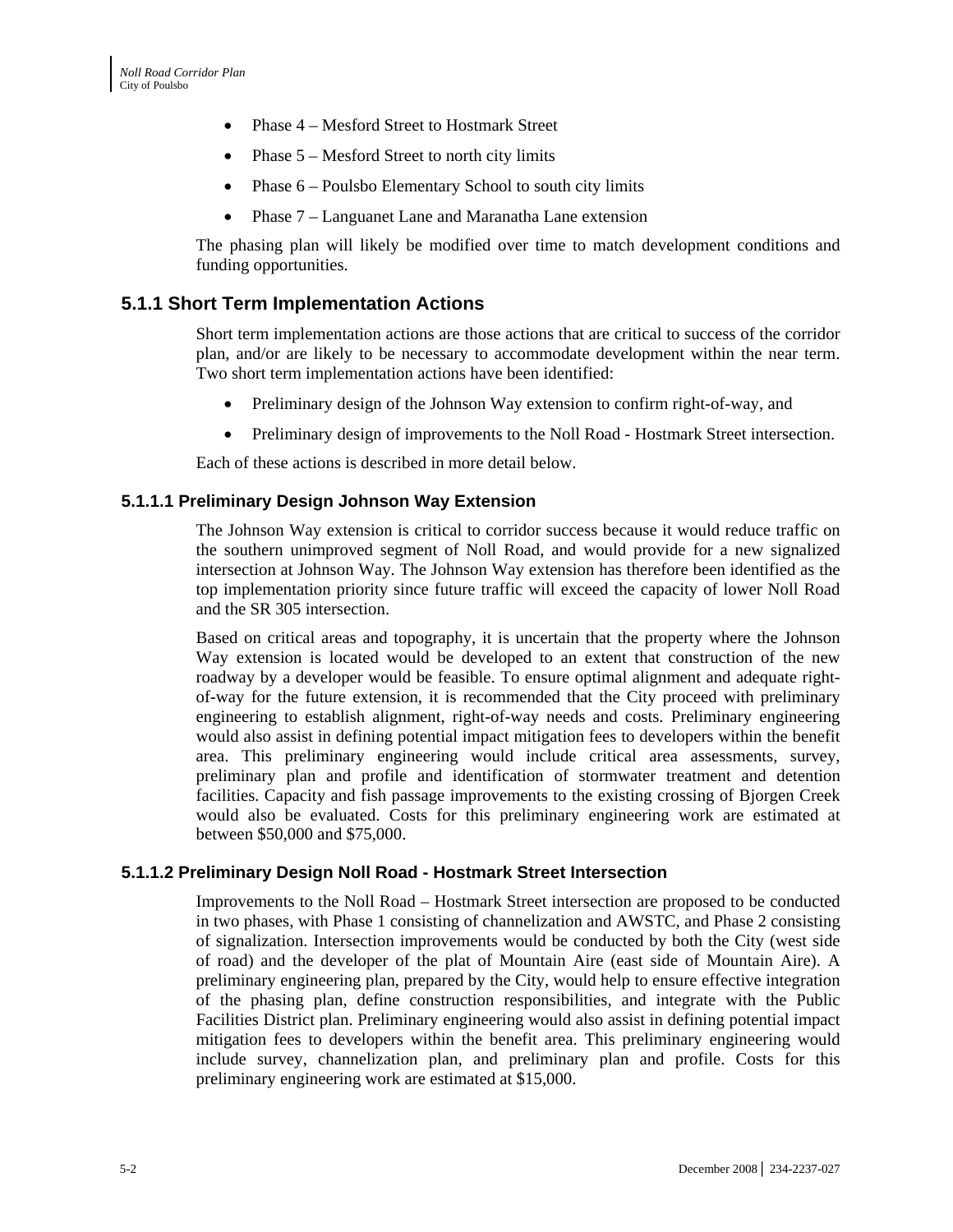Table 5-2. Preliminary implementation plan (all costs in 2008 dollars).

| \$187,500<br>\$187,500<br>City Cost<br>\$160,000<br>\$235,000<br>\$322,500<br>\$319,800<br>\$413,550<br>\$416,250<br>\$93,750<br>\$93,750<br>\$75,000<br>င္တ<br>င္တ<br>west half of intersection<br>half of total cost<br>west half of road<br>half of total cost<br>all improvements<br>west half of road<br>City Portion<br>none<br>none<br>W<br>\$1,999,300<br>\$1,764,300<br><b>Total Cost</b><br>\$187,500<br>\$160,000<br>\$645,000<br>\$375,000<br>\$639,600<br>\$827,100<br>\$187,500<br>\$832,500<br>\$375,000<br>\$75,000<br>S<br>Subtotal Phase 3<br>Subtotal Phase 2<br>Subtotal Phase 4<br>Subtotal Phase 1<br>Phase 2 - Noll Road: Hostmark Street to Poulsbo Elementary School<br>Phase 5 - Noll Road: Mesford Street to North City Limits<br>Noll Road: Mesford Street to Poulsbo Elementary School<br>Phase 4 - Noll Road: Mesford Street to Hostmark Street<br>Noll Road - Hostmark Street Intersection, Phase 2<br>Noll Road - Hostmark Street Intersection, Phase 1<br>(incl corridor improvements adjacent to school)<br>Johnson Way - SR 305 Signalized Intersection<br>Noll Road: Mesford Street to Hostmark Street<br>Bjorgen Creek Fish Passage Improvements<br>Noll Road - Lincoln Road Roundabout<br>Phase 3 - Lincoln - Noll Roundabout<br>Phase 1 - Johnson Road Extension<br>Johnson Road Extension<br><b>Preliminary Engineering</b><br>Element | east half of intersection<br>County to fund 50%<br>Developer Portion<br>east half of road<br>all improvements<br>all improvements<br>none<br>none | To Be Determined <sup>3</sup><br>Developer Cost<br>\$1,764,300<br>\$1,764,300<br>\$322,500<br>\$416,250<br>\$187,500<br>\$187,500<br>\$93,750<br>ន្ល<br>SO |  |
|--------------------------------------------------------------------------------------------------------------------------------------------------------------------------------------------------------------------------------------------------------------------------------------------------------------------------------------------------------------------------------------------------------------------------------------------------------------------------------------------------------------------------------------------------------------------------------------------------------------------------------------------------------------------------------------------------------------------------------------------------------------------------------------------------------------------------------------------------------------------------------------------------------------------------------------------------------------------------------------------------------------------------------------------------------------------------------------------------------------------------------------------------------------------------------------------------------------------------------------------------------------------------------------------------------------------------------------------------------------------------------|---------------------------------------------------------------------------------------------------------------------------------------------------|------------------------------------------------------------------------------------------------------------------------------------------------------------|--|
|                                                                                                                                                                                                                                                                                                                                                                                                                                                                                                                                                                                                                                                                                                                                                                                                                                                                                                                                                                                                                                                                                                                                                                                                                                                                                                                                                                                |                                                                                                                                                   |                                                                                                                                                            |  |
|                                                                                                                                                                                                                                                                                                                                                                                                                                                                                                                                                                                                                                                                                                                                                                                                                                                                                                                                                                                                                                                                                                                                                                                                                                                                                                                                                                                |                                                                                                                                                   |                                                                                                                                                            |  |
|                                                                                                                                                                                                                                                                                                                                                                                                                                                                                                                                                                                                                                                                                                                                                                                                                                                                                                                                                                                                                                                                                                                                                                                                                                                                                                                                                                                |                                                                                                                                                   |                                                                                                                                                            |  |
|                                                                                                                                                                                                                                                                                                                                                                                                                                                                                                                                                                                                                                                                                                                                                                                                                                                                                                                                                                                                                                                                                                                                                                                                                                                                                                                                                                                |                                                                                                                                                   |                                                                                                                                                            |  |
|                                                                                                                                                                                                                                                                                                                                                                                                                                                                                                                                                                                                                                                                                                                                                                                                                                                                                                                                                                                                                                                                                                                                                                                                                                                                                                                                                                                |                                                                                                                                                   |                                                                                                                                                            |  |
|                                                                                                                                                                                                                                                                                                                                                                                                                                                                                                                                                                                                                                                                                                                                                                                                                                                                                                                                                                                                                                                                                                                                                                                                                                                                                                                                                                                |                                                                                                                                                   |                                                                                                                                                            |  |
|                                                                                                                                                                                                                                                                                                                                                                                                                                                                                                                                                                                                                                                                                                                                                                                                                                                                                                                                                                                                                                                                                                                                                                                                                                                                                                                                                                                |                                                                                                                                                   |                                                                                                                                                            |  |
|                                                                                                                                                                                                                                                                                                                                                                                                                                                                                                                                                                                                                                                                                                                                                                                                                                                                                                                                                                                                                                                                                                                                                                                                                                                                                                                                                                                |                                                                                                                                                   |                                                                                                                                                            |  |
|                                                                                                                                                                                                                                                                                                                                                                                                                                                                                                                                                                                                                                                                                                                                                                                                                                                                                                                                                                                                                                                                                                                                                                                                                                                                                                                                                                                |                                                                                                                                                   |                                                                                                                                                            |  |
|                                                                                                                                                                                                                                                                                                                                                                                                                                                                                                                                                                                                                                                                                                                                                                                                                                                                                                                                                                                                                                                                                                                                                                                                                                                                                                                                                                                |                                                                                                                                                   |                                                                                                                                                            |  |
|                                                                                                                                                                                                                                                                                                                                                                                                                                                                                                                                                                                                                                                                                                                                                                                                                                                                                                                                                                                                                                                                                                                                                                                                                                                                                                                                                                                | east half of road                                                                                                                                 | \$319,800                                                                                                                                                  |  |
|                                                                                                                                                                                                                                                                                                                                                                                                                                                                                                                                                                                                                                                                                                                                                                                                                                                                                                                                                                                                                                                                                                                                                                                                                                                                                                                                                                                | half of total cost                                                                                                                                | \$413,550<br>\$93,750                                                                                                                                      |  |
| \$272,700<br>north half of road<br>\$545,400<br>Noll Road: Mesford Street to North City Limits                                                                                                                                                                                                                                                                                                                                                                                                                                                                                                                                                                                                                                                                                                                                                                                                                                                                                                                                                                                                                                                                                                                                                                                                                                                                                 | south half of road                                                                                                                                | \$272,700                                                                                                                                                  |  |
| \$272,700<br>\$545,400<br>Subtotal Phase 5                                                                                                                                                                                                                                                                                                                                                                                                                                                                                                                                                                                                                                                                                                                                                                                                                                                                                                                                                                                                                                                                                                                                                                                                                                                                                                                                     |                                                                                                                                                   | \$272,700                                                                                                                                                  |  |
| ន្ល<br>none<br>none<br>\$1,063,400<br>S<br>UGA<br>Phase 6 - Noll Road: Poulsbo Elementary School to South<br>Noll Road: Poulsbo Elementary School to South City Limits<br>Noll Road - SR 305 Intersection                                                                                                                                                                                                                                                                                                                                                                                                                                                                                                                                                                                                                                                                                                                                                                                                                                                                                                                                                                                                                                                                                                                                                                      | all improvements <sup>2</sup><br>all improvements                                                                                                 | \$1,063,400<br>SO                                                                                                                                          |  |
| នន<br>\$1,063,400<br>Subtotal Phase 6                                                                                                                                                                                                                                                                                                                                                                                                                                                                                                                                                                                                                                                                                                                                                                                                                                                                                                                                                                                                                                                                                                                                                                                                                                                                                                                                          |                                                                                                                                                   | \$1,063,400                                                                                                                                                |  |
| \$694,950<br>west half of road<br>\$1,389,900<br>Phase 7 - Languanet/Maranatha Extension<br>Languanet/Maranatha Street Extension                                                                                                                                                                                                                                                                                                                                                                                                                                                                                                                                                                                                                                                                                                                                                                                                                                                                                                                                                                                                                                                                                                                                                                                                                                               | east half of road                                                                                                                                 | \$694,950                                                                                                                                                  |  |
| \$694,950<br>\$1,389,900<br>Subtotal Phase 7                                                                                                                                                                                                                                                                                                                                                                                                                                                                                                                                                                                                                                                                                                                                                                                                                                                                                                                                                                                                                                                                                                                                                                                                                                                                                                                                   |                                                                                                                                                   | \$694,950                                                                                                                                                  |  |
| \$2,219,950<br>\$7,032,600<br><b>OTAL COSTS</b>                                                                                                                                                                                                                                                                                                                                                                                                                                                                                                                                                                                                                                                                                                                                                                                                                                                                                                                                                                                                                                                                                                                                                                                                                                                                                                                                |                                                                                                                                                   | \$4,812,650                                                                                                                                                |  |

Ceginum sources: 1999.<br><sup>2</sup> Project costs to be borne by WSDOT.<br><sup>3</sup> Project costs are dependant on development. Cots to be determined by developer at a later date in consultation with City and WSDOT.

 $\epsilon$ 

Noll Road Corridor Plan<br>City of Poulsbo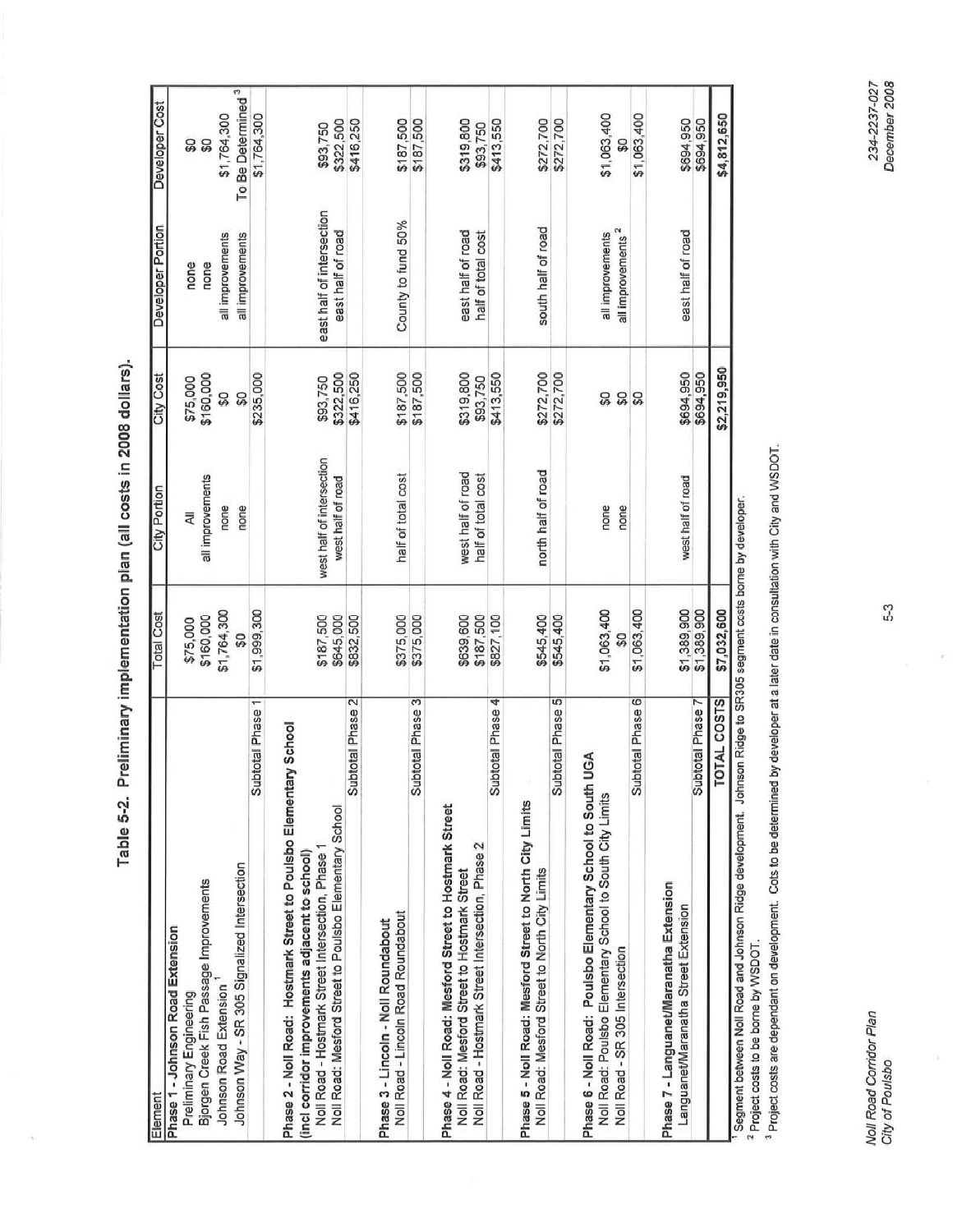## **5.2 PRELIMINARY FUNDING PLAN**

This section describes the City's preliminary plan for funding recommended improvements. Pursuant to the requirements of Chapters 35.77 and 47.26 RCW, the City has previously adopted and periodically updates a Comprehensive Street Program that includes a 6-year TIP. The 6-year TIP for the calendar years 2009-2014, was adopted in August 2008.

The TIP identifies Noll Road as the third highest priority in the City after Viking Way and Finn Hill Road. The TIP identifies a total cost of \$6,700,000 for the Noll Road project, with \$3,250,000 identified as being paid for with local funds (City and developer). The Lincoln-Noll roundabout is identified separately in the TIP at a total cost of \$450,000 with \$200,000 in local funds.

The preliminary funding plan shown in Table 5-3 shows the City's contribution to the project as approximately \$2,200,000 as well as potential funding sources.

The cost of improvements to existing roads and existing intersections would be born by a combination of public and private sources. Developers would provide 100 percent of the new road projects needed within new subdivisions and along frontage to Noll Road. Table 5-3 shows some of the options the City could pursue to fund the transportation projects needed to implement the recommended plan. The total amount to be covered is about \$2.2 million. This amount may vary in the future, as refinements are added to design and construction costs. Not all options apply to all projects and ongoing work will be needed to match specific projects and funding sources, and to be sure adequate funding is identified for all projects. Funding sources for which the project may be eligible are described below.

## **5.2.1 Grants**

Grants for transportation related improvements are potentially available from WSDOT, the Department of Ecology (Ecology) and the Kitsap Regional Coordinating Council (KRCC). Each of these potential funding sources is described in more detail below.

#### **5.2.1.1 Washington State Transportation Improvement Board (TIB)**

The TIB is administered by WSDOT and invests state gas tax funds in local communities through grant programs serving cities, urban counties and transportation benefit districts. The TIB identifies and funds the highest-ranking transportation projects based on criteria established by the Board for each program. Applications are due each August, and TIB typically issues a call for projects each June for the next year's funding program.

For the Noll Road project, eligible funding categories include the Urban Arterial Improvement Program and Urban Pedestrian Safety Program, as described below.

#### **Urban Arterial Program**

The Urban Arterial Program (UAP) is intended for cities with a population of five thousand or greater. The program's intent is to improve mobility and safety. Individual applications are scored based on:

- Projects must be consistent with state, regional and local transportation plans
- The local match requirement is determined by the city's valuation, or in the case of counties, by its road levy valuation. Minimum local match ranges from 10 to 20 percent
- Funds are distributed across five regions based on arterial lane miles and population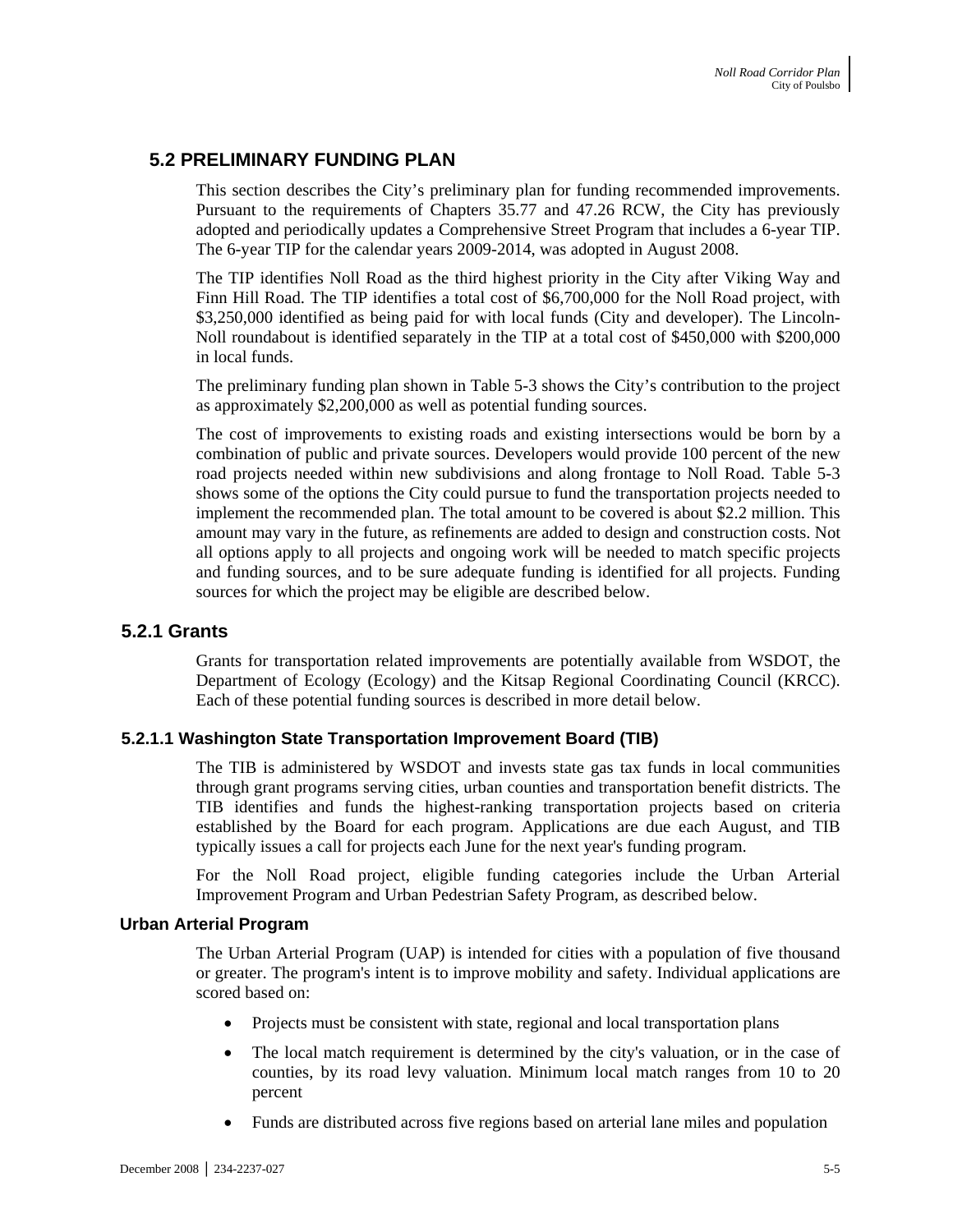| Phase and Description                                                       | <b>Funding Element</b>                                                                                                                                                       | <b>Total City Cost</b>                                        | <b>Potential Funding Sources</b>                                                                                                                                                                 |  |
|-----------------------------------------------------------------------------|------------------------------------------------------------------------------------------------------------------------------------------------------------------------------|---------------------------------------------------------------|--------------------------------------------------------------------------------------------------------------------------------------------------------------------------------------------------|--|
| Phase 1 - Johnson Road Extension                                            | Preliminary Engineering<br>Bjorgen Creek Fish Passage Improvements<br>Johnson Way Extension <sup>1</sup><br>Johnson Way - SR 305 Signalized Intersection<br>Subtotal Phase 1 | \$75,000<br>\$160,000<br>\$0<br>\$0<br>\$235,000              | Impact fees<br>Grant or Stormwater fees<br>Developer<br>Developer                                                                                                                                |  |
| Phase 2 - Noll Road: Hostmark Street to<br><b>Poulsbo Elementary School</b> | Sidewalks and pedestrian improvements<br>Shared path<br><b>Bioretention</b><br>Road Improvements<br>Noll Road - Hostmark Street Intersection, Phase 1<br>Subtotal Phase 2    | SO.<br>\$207,900<br>\$112,500<br>\$0<br>\$95,850<br>\$416,250 | Developer<br>Safe Routes to School Grant<br><b>WDOE Stormwater Grant</b><br>Developer<br>Impact Fees, KRCC, TIB                                                                                  |  |
| Phase 3 - Lincoln Road - Noll Road<br>Roundabout                            | Noll Road - Lincoln Road Roundabout<br>Subtotal Phase 3                                                                                                                      | \$187,500<br>\$187,500                                        | Impact Fees, KRCC, TIB                                                                                                                                                                           |  |
| Phase 4 - Noll Road: Mesford Street to<br><b>Hostmark Street</b>            | Sidewalks and pedestrian improvements<br>Shared path<br>Bioretention<br>Road Improvements<br>Noll Road - Hostmark Street Intersection, Phase 2<br>Subtotal Phase 4           | \$115,088<br>\$0<br>\$0<br>\$204,713<br>\$93,750<br>\$413,550 | Developer<br>Developer<br>Impact Fees, KRCC, TIB<br>Developer<br>Safe Routes to School Grant<br>Developer<br>Impact Fees, KRCC, TIB<br>Developer<br>Developer<br>Developer<br>Developer<br>WSDOT |  |
| Phase 5 - Noll Road: Mesford Street to<br><b>North City Limits</b>          | Sidewalks and pedestrian improvements<br>Shared path<br><b>Bioretention</b><br>Road Improvements<br>Subtotal Phase 5                                                         | \$0<br>\$230,175<br>\$0<br>\$42,525<br>\$272,700              |                                                                                                                                                                                                  |  |
| Phase 6 - Noll Road: Poulsbo<br><b>Elementary to South City Limits</b>      | Sidewalks and pedestrian improvements<br>Shared path<br>Rain garden<br>Road Improvements<br>Noll Road - SR 305 Intersection<br>Subtotal Phase 6                              | \$0<br>\$0<br>\$O<br>\$O<br>\$0<br>\$0                        |                                                                                                                                                                                                  |  |
| Phase 7 - Languanet/Maranatha<br><b>Extension</b>                           | Sidewalks and pedestrian improvements<br>Shared path<br>Rain garden<br>Road Improvements<br>Subtotal Phase 7                                                                 | \$178,200<br>\$0<br>\$0<br>\$516,750<br>\$694,950             | Safe Routes to School Grant<br>Developer<br>Developer<br>Impact Fees, KRCC, TIB                                                                                                                  |  |
| <b>TOTAL COSTS</b>                                                          |                                                                                                                                                                              | \$2,219,950                                                   |                                                                                                                                                                                                  |  |

#### Table 5-3. Preliminary funding plan, City portion only (all costs in 2008 dollars).

<sup>1</sup> Segment between Noll Road and Johnson Ridge development.

Project costs to be borne by WSDOT.<br>Project costs to be borne by WSDOT.<br><sup>3</sup> Project costs are dependant on development. Cots to be determined by developer at a later date in consultation with City and WSDOT.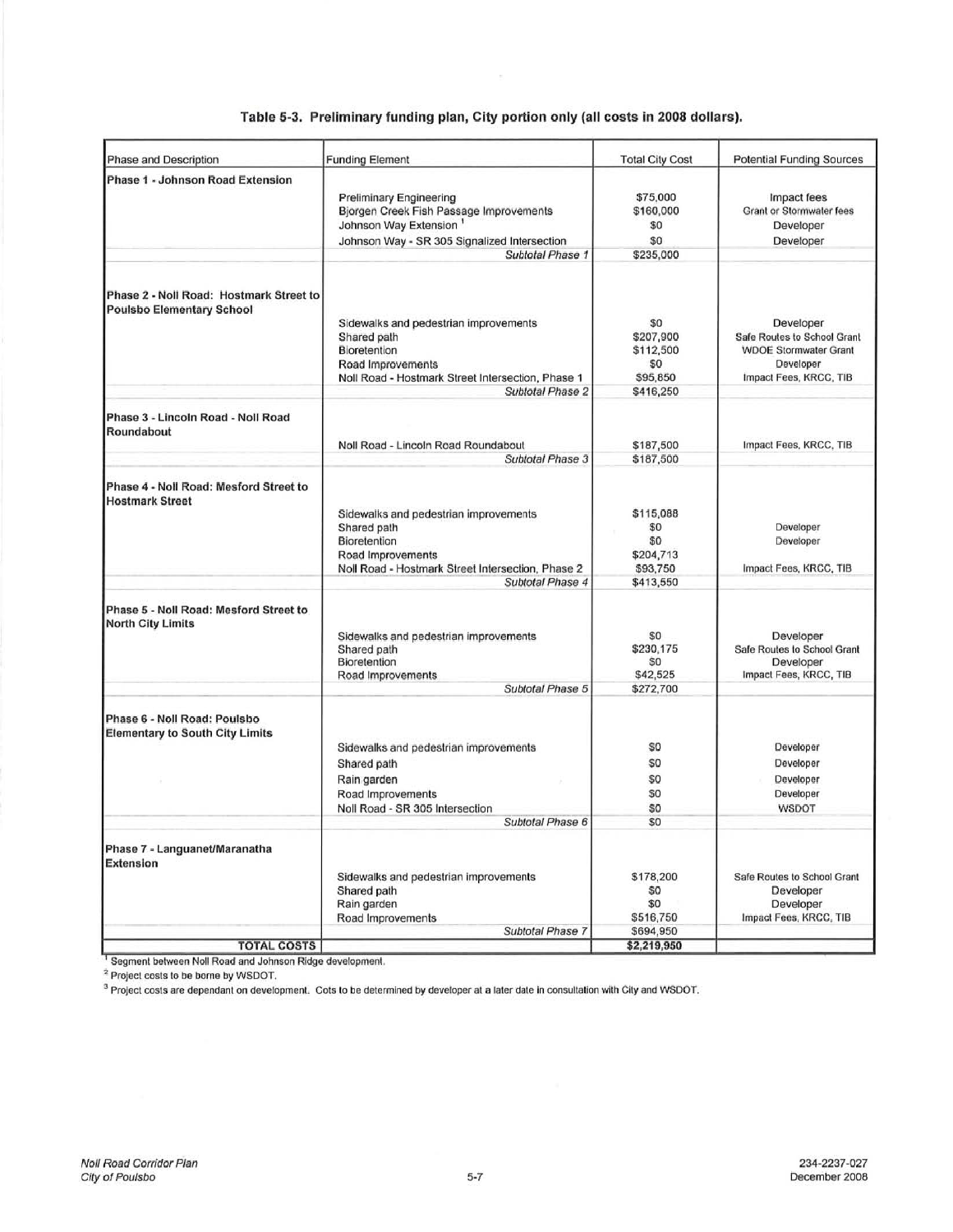#### **Urban Sidewalk Program**

The intent of the Urban Sidewalk Program is to provide funding for projects that address safety and system connectivity. All projects must be transportation related on a federally classified route and be consistent with the American with Disabilities Act (ADA). The sidewalk program was established by the Legislature in 1995 to provide funding for pedestrian projects. The program is available to both small city and urban agencies. Urban and small city projects compete separately. To be eligible for the program, the project intent must be transportation and not recreation, and the project must be on a federally classified route (principal, minor, or collector). Projects improve pedestrian safety, access, connectivity, and address system continuity. Completed projects must be consistent with the Americans with Disabilities Act (ADA). A minimum 20 percent match is required on all urban SP projects. Funds are distributed across five regions based on arterial lane miles and population.

#### **5.2.1.2 Washington State Highways and Local Programs**

The Kitsap Regional Coordinating Council (KRCC) serves as the Countywide (sub-regional) Board in the allocation of some federal transportation grant funds to projects within Kitsap County, through the Puget Sound Regional Council. The KRCC allocates funding based on regional priorities. Potential funding sources administered by KRCC include:

#### **Safe Routes to School Grants**

The purpose of the Safe Routes to School program is to increase the number of children walking and biking to school safely. The Washington State Legislature included \$74 million in the 2008-20 to support pedestrian and bicycle safety projects such as pedestrian and bicycle paths, sidewalks, safe routes to school and transit. Eligible projects may include engineering improvements, education and encouragement efforts, and enforcement efforts. All projects must be within two-miles of primary or middle schools (K-8).

Examples of eligible projects include improvements that reduce potential pedestrian and bicycle conflicts with motor vehicle traffic; reduce traffic volume around schools; and/or establish safer and fully accessible crossings, walkways, trails or bikeways. Projects may include items such as sidewalk improvements; traffic calming and speed reduction improvements; pedestrian and bicycle crossing improvements including new or upgraded traffic signals; off-street bicycle and pedestrian facilities such as multi-use bicycle and pedestrian trails and pathways that are separated from a roadway.

All public agencies in Washington are eligible to apply. While match is not a requirement, preference is given to projects that provide match. Projects are to be submitted as complete projects and fully funded. Project proposals are generally due in May of each year.

#### **Transportation Enhancement Program**

The Federal Transportation Acts have provided a 10 percent set-aside from the Surface Transportation Program (STP) for the enhancement program. The enhancement program was created to invest in a more balanced, multi-modal approach to mobility and accessibility. The purpose of the transportation enhancement program is to fund projects that allow communities to strengthen the local economy, improve the quality of life, enhance the travel experience for people traveling by all modes, and protect the environment. Projects must relate to surface transportation, and include at least one of the twelve (12) qualifying activities listed below:

- 1. Provision of facilities for pedestrians and bicycles
- 2. Provision of safety and educational activities for pedestrians and bicyclists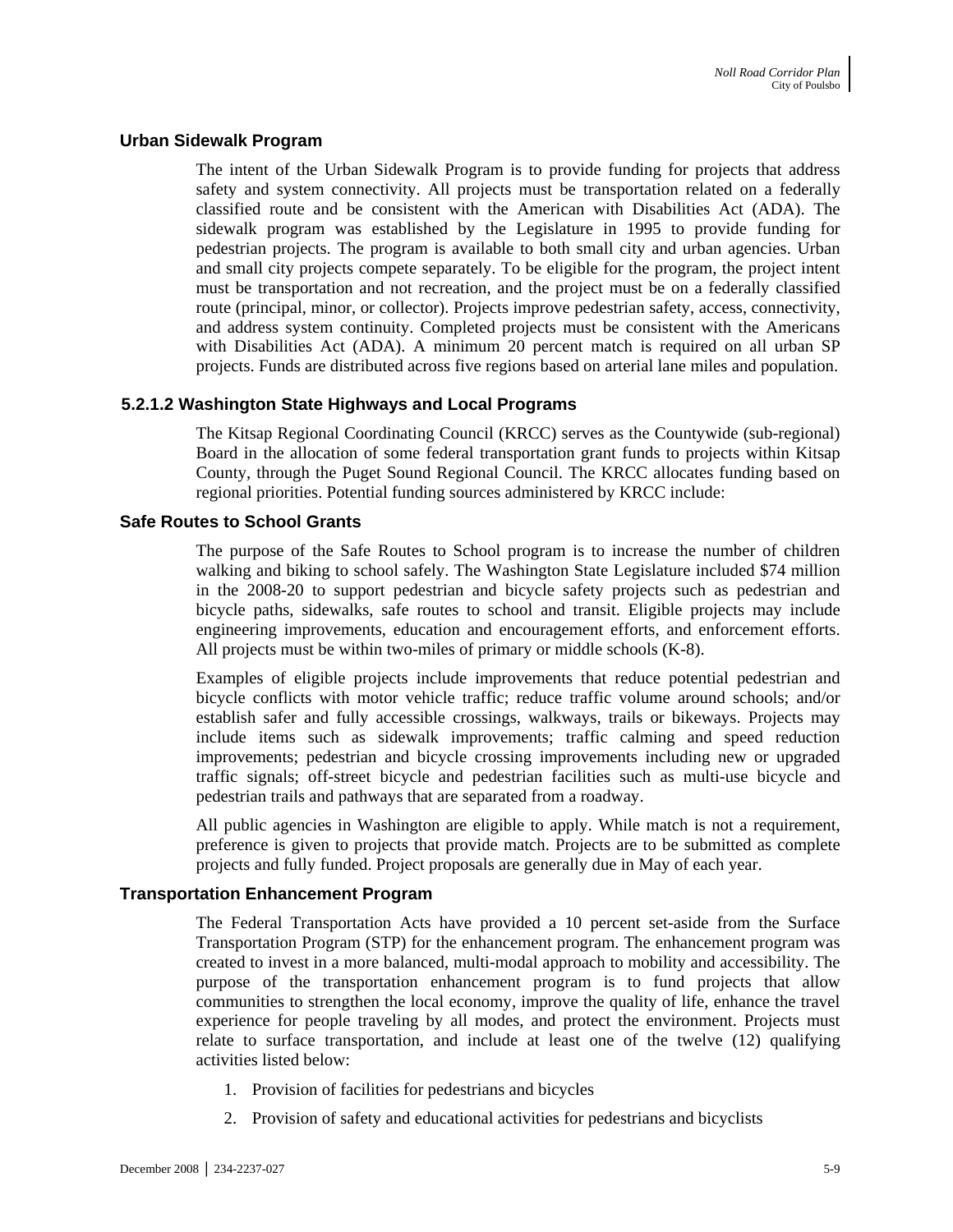- 3. Acquisition of scenic easements and scenic or historic sites (including historic battlefields)
- 4. Scenic or historic highway programs (including the provision of tourist and welcome center facilities)
- 5. Landscaping and other scenic beautification
- 6. Historic preservation
- 7. Rehabilitation and operation of historic transportation buildings, structures, or facilities (including historic railroad facilities and canals)
- 8. Preservation of abandoned railway corridors (including the conversion and use of the corridors for pedestrian or bicycle trails)
- 9. Inventory control and removal of outdoor advertising
- 10. Archaeological planning and research
- 11. Environmental mitigation to address water pollution due to highway runoff; or reduce vehicle-caused wildlife mortality while maintaining habitat connectivity
- 12. Establishment of transportation museums

In 2006, the federal government provided an estimated \$67 million for the Transportation Enhancement program. In 2006, 148 projects were approved totaling \$41.8 million. The 2007-2009 Transportation Budget appropriated \$8.25 million for several additional projects.

#### **Kitsap Transportation Priorities Project**

During 2005, the KRCC Transportation Committees developed an overview of available transportation funding sources and a list of regionally-significant transportation projects throughout Kitsap County. Its purpose is to provide an overview of Kitsap transportation needs. Noll Road is identified in this list of regionally significant projects.

#### **5.2.1.3 Department of Ecology Stormwater Grants**

The 2007 Washington State Legislature appropriated funding for Ecology to develop the Stormwater Management Implementation Grant Program and to issue and manage stormwater grants to local governments in the Puget Sound and non-Puget Sound regions. The Legislature designated \$17.92M to Puget Sound and \$3M to non-Puget Sound local governments to meet their emerging stormwater needs including reducing stormwater pollutant loads to protect critical environments such as spawning habitats and drinking water sources, in addition to protecting and recharging aquifers. The Stormwater Management Implementation Grant Program provides needed funding to local communities for the management of stormwater, through planning, implementation, regulation, and prevention. The Legislature directed funding to three priority stormwater management areas, which include, but are not limited to:

- Retrofit of existing stormwater projects in urban areas where stormwater is a significant source of contamination
- Identification and removal of non-stormwater discharges into municipal storm sewer systems
- Demonstration of low-impact development stormwater management projects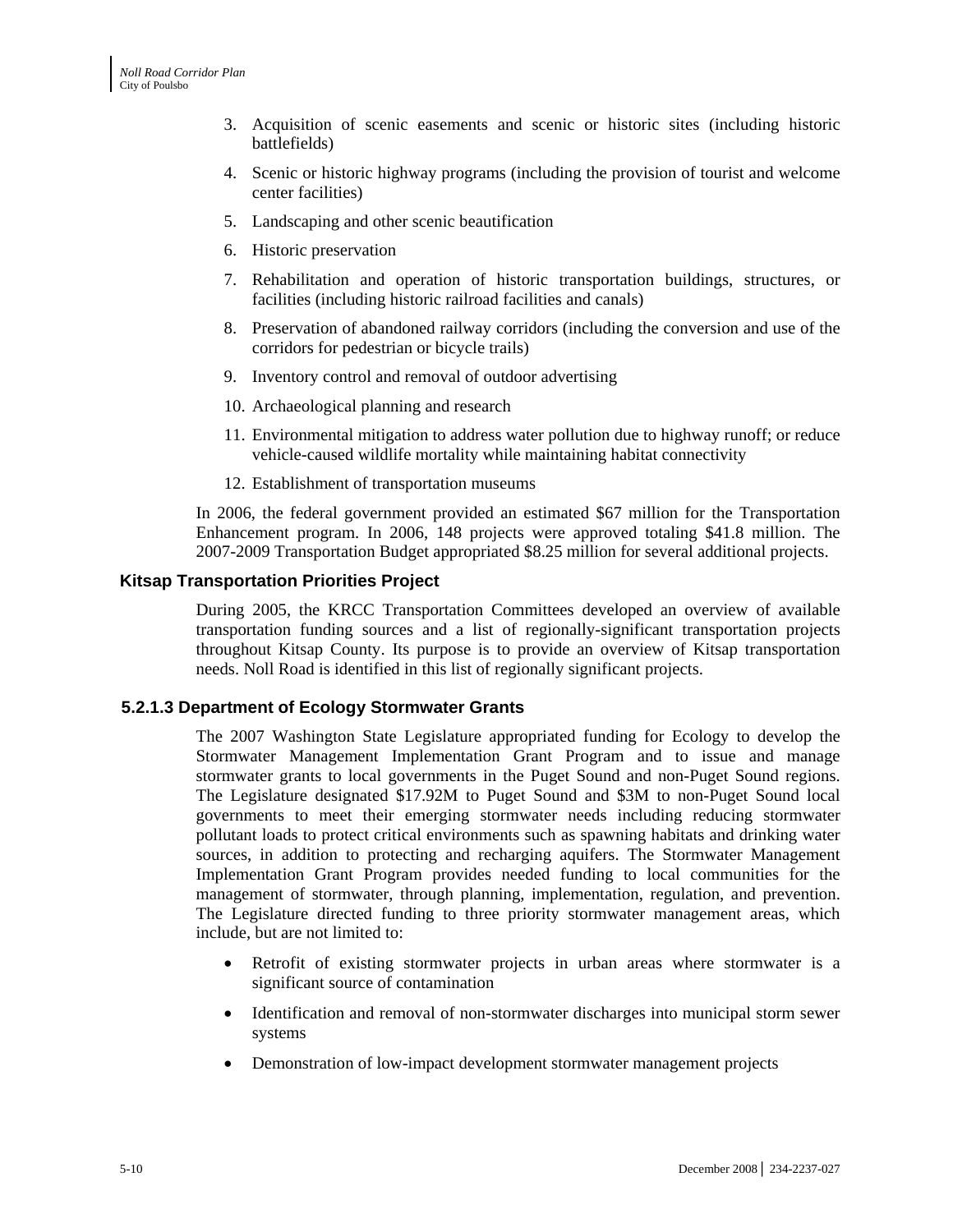## **5.2.2 Low-Cost Loans**

Public Works Trust Fund Loan Program: Cities, towns, counties and special purpose districts are eligible to receive loans. Water, sewer storm, roads, bridges and solid waste/recycling are eligible and funds may be used for repair, replacement, rehabilitation, reconstruction and improvements including reasonable growth (generally the 20-year growth projection in system planning documents).

PWTF loans are available at interest rates of 0.5 percent, 1 percent and 2 percent with the lower interest rates given to applicants who pay a larger share of the total project costs. The loan applicant must provide a minimum local match of funds of 5 percent towards the project cost to qualify for a 2 percent loan, 10 percent for a 1 percent loan, and 15 percent for a 0.5 percent loan. The useful life of the project determines the loan term up to a maximum of 20 years.

# **5.3 CITY FINANCING OPTIONS**

Due to funding constraints, the recommended plan likely would be implemented gradually, as growth occurs. The actual timing of needs may take more or less than the nominal 20-year "build out" assumed in this study. The City's portion of the project totals approximately \$2.2 million in 2008 dollars. The funding options available to meet the City's needs fall into the following general categories:

- Grants as described above.
- Development contributions of direct road improvements, chiefly as frontage improvements and/or on-site circulation roads that may be part of the adopted transportation plan. This practice will provide for a portion of the identified needs. The exact scope remains to be determined and is dependant on specific development proposals.
- Impact Fees. Impact fees are authorized by the Growth Management Act, as one method of raising funds for transportation improvements needed for growth. In order for a GMA impact fee to be lawfully enacted, the underlying analysis of growth forecasts, deficiency assessment, and fiscal analysis, all must be included in the adopted Transportation Element of the Comprehensive Plan.

It is the City's goal that impact fees generated from the Noll Road benefit area should generally remain in the Noll Road area. Future impact fees of approximately \$5,500 per single family residence would be expected to generate sufficient funds for implementation of the corridor plan if most of the proposed 815 new lots are developed. Management of impact fees and the phased implementation plan will be important since impact fees must be used within 5 years of collection.

- Offsite impact mitigation through the State Environmental Policy Act. This approach will be used to provide the balance of needs not accounted for by other means.
- General Obligation Bonds: General obligation (G.O.) bonds are bonds secured by the full faith and credit of the issuing agency, committing all available tax and revenue resources to debt repayment. With this high level of commitment, G.O. bonds have relatively low interest rates and few financial restrictions. However, the authority to issue G.O. bonds is restricted in terms of the amount and use of the funds, as defined by Washington constitution and statute. Specifically, the amount of debt that can be issued is linked to assessed valuation. While bonding capacity can limit availability of G.O. bonds, these can sometimes play a valuable role in project financing. A rate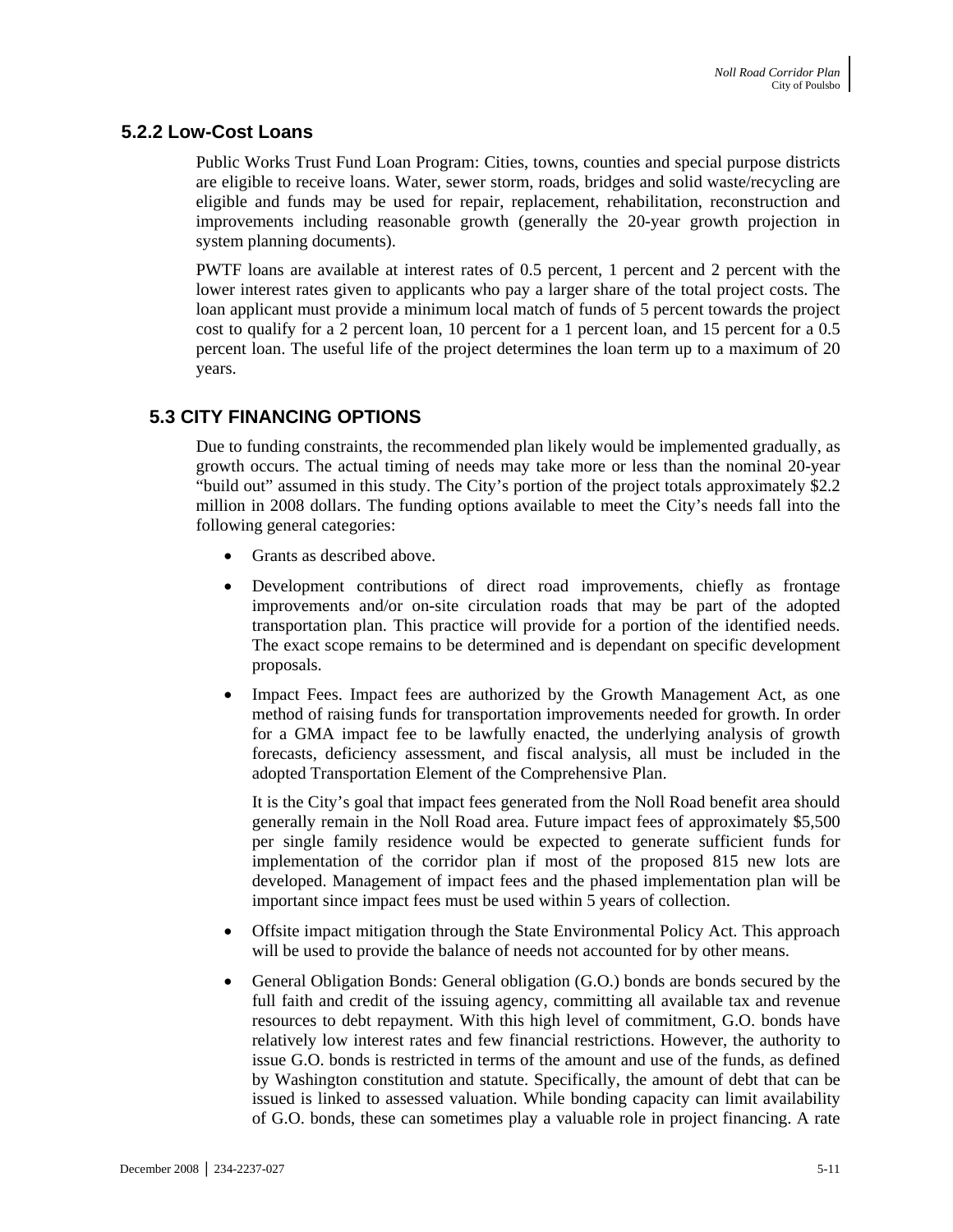savings may be realized through two avenues: the lower interest rate and related bond costs, and the extension of repayment obligation to all tax-paying properties (not just developed properties) through the authorization of a property tax levy. This option is available only as a speculative choice, since future decisions of legislatures and councils cannot be confirmed at this time.

## **5.4 PRELIMINARY FUNDING STRATEGY**

Table 5-4 summarizes the proposed capital funding strategy, based on the costs and funding sources described above.

The funding strategy assumes that project implementation will be contingent upon receipt of sufficient grant funding and/or impact fees. Although it is an option, the City does not anticipate pursuing loans and general obligation debt to cover costs that exceed the other available funding sources.

Ongoing work to complete the implementation strategy will include the continued refinement of potential public finance capabilities, if any, and the refinement of improvement needs that are most appropriately accomplished directly by developers as part of site development plans (because the development in question generates most of the need), versus those improvements that are best implemented as a public project with a blend of public and private sector funding.

Costs in future years will rise with inflation. To keep the transportation plan's costs up to date, the 2008 cost estimates used in this report should be annually updated for the change in the construction cost index in the Puget Sound region, or for Washington State generally.